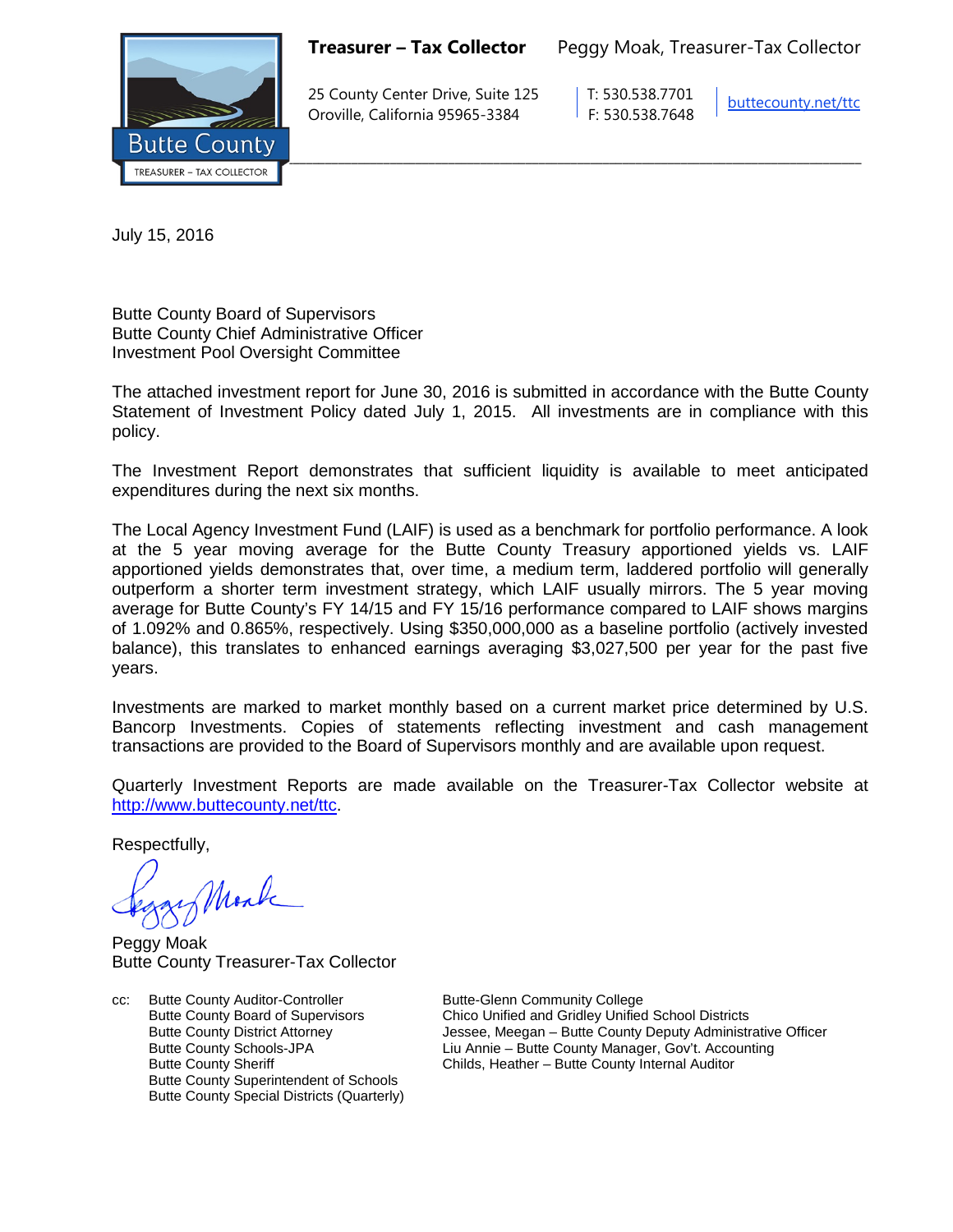

### **Fair Value as of 6/30/16\* Butte County Pooled Treasury**

| Investment                                        | Cost Carried (CC)    | Fair Value (FV)      | Percentage (FV/CC) |
|---------------------------------------------------|----------------------|----------------------|--------------------|
| LAIF                                              | \$<br>92,032,622.13  | \$<br>92,052,966.86  | 100.0221060%       |
| CalTrust                                          | \$<br>4,542.07       | \$<br>4,549.38       | 100.1609398%       |
| CAMP                                              | \$<br>20,020,437.26  | \$<br>20,020,437.26  | 100.0000000%       |
| River City Bank                                   | \$<br>1,002,282.76   | \$<br>1,002,282.76   | 100.0000000%       |
| <b>Bank CDs</b>                                   | \$<br>500,000.00     | \$<br>500,000.00     | 100.0000000%       |
| Negotiable CDs                                    | \$<br>4,998,091.86   | \$<br>5,000,383.98   | 100.0458599%       |
| <b>Municipal Bonds</b>                            | \$<br>30,674,204.37  | \$<br>31,259,441.40  | 101.9079127%       |
| <b>Corporate Notes</b>                            | \$<br>41,340,201.46  | \$<br>41,822,961.34  | 101.1677734%       |
| <b>Federal Agency Notes</b>                       | \$<br>202,047,821.30 | \$<br>203,500,444.89 | 100.7189504%       |
| <b>Treasury Notes</b>                             | \$<br>9,008,132.08   | \$<br>9,182,536.00   | 101.9360720%       |
| <b>School Bonds</b><br>LAIF                       | \$<br>3,433,038.37   | \$<br>3,433,797.28   | 100.0221060%       |
| <b>Investments under Mgmt of Trustees</b><br>LAIF | \$<br>1,637.44       | \$<br>1,637.80       | 100.0221060%       |
| <b>Federal Agency Notes</b>                       | \$<br>1,191,200.40   | \$<br>1,232,111.71   | 103.4344607%       |
| Money Market Funds                                | \$<br>1,556,502.69   | \$<br>1,556,502.69   | 100.0000000%       |
| Cash                                              | \$<br>692.45         | \$<br>692.45         | 100.0000000%       |
| Discovery Benefits**                              | \$<br>30,000.00      | \$<br>6,597.78       | 21.9926000%        |
| Umpqua Bank-Workers' Comp Admin                   | \$<br>187,014.72     | \$<br>187,014.72     | 100.0000000%       |
| <b>Cash on Hand</b><br>US Bank Checking Accounts  | \$<br>27,519,780.36  | \$<br>27,519,780.36  | 100.0000000%       |
| <b>Operating Cash</b>                             | \$<br>111,009.78     | \$<br>111,009.78     | 100.0000000%       |
| <b>TOTAL</b>                                      | \$<br>435,659,211.50 | \$<br>438,395,148.44 | 100.6279993%       |
|                                                   |                      |                      | 100.63%            |

**\* The fair value of the pooled Treasury portfolio, including cash on hand, is 100.63% of the cost-carried balance as of 6-30-16 \*\* Amount is based on available information as of 12/31/2014 and may not be up to date**

(Please refer to attached **"Treasurer's Investment Report - Introduction"** for additional information)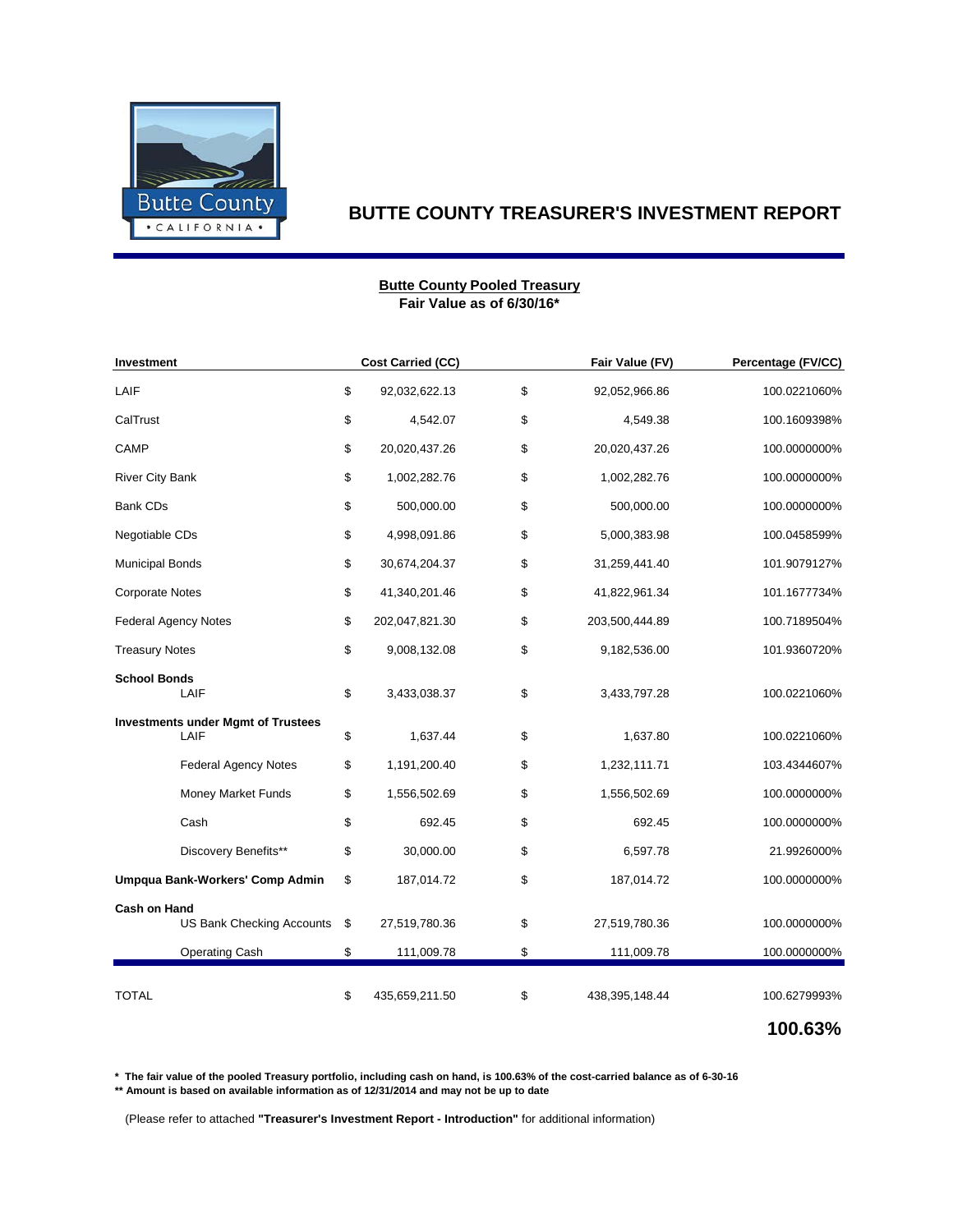

25 County Center Drive, Suite 125 T: 530.538.7701 Oroville, California 95965-3384 F: 530.538.7648

[buttecounty.net/t](http://www.buttecounty.net/administration)tc

# Treasurer's Investment Report - Introduction

The Butte County Treasurer's office manages investments on behalf of the County, various Trust and Agency Funds, School Districts and Special Districts within the County. "Pooling" deposits from local agencies and other participants is in the public interest because banking and investment activities are consolidated, thereby reducing duplication, achieving economies of scale and carrying out coherent investment strategies. Butte County's portfolio management is an active management strategy in that a broad range of market analysis techniques, investment options, and cash management tools are employed in making investment decisions. The medium term, laddered maturity portfolio allows participants to benefit from higher earnings than might otherwise be possible. The objective of this strategy is to obtain the highest return feasible, consistent with a high degree of safety of principal and the level of liquidity necessary to meet the needs of the County and agencies participating in the Treasury. Earnings on the pooled investments are paid quarterly, on a pro-rata basis and less Treasury costs, to pool participants.

The Treasurer's Investment Report is designed to provide specific and general investment information to pool participants and to interested members of the public. The cover letter indicates our compliance with the Butte County Treasurer's Statement of Investment Policy, identifies U.S. Bank as the source of the market value of investments held in the investment pool, and states our ability to meet estimated liquidity needs for the next six months.

The cover letter also compares the portfolio yield and that of the State Treasurer on a fiveyear rolling average basis, which serves to effectively demonstrate the bottom line in terms of enhanced earnings to pool participants. The Butte County Pooled Treasury Portfolio's medium term, laddered investment strategy outperformed the State of California's Local Agency Investment Fund (LAIF) in Fiscal Year (FY) 14/15 by a margin of .744% and by .659% in FY 15/16.\* Market conditions (lowering interest rates) allowed the portfolio to significantly outperform LAIF over the past five years. In a rising market, the portfolio's yield will more closely approximate that of LAIF and may drop below LAIF's yield, from time to time. A look at the 5 year moving average for the Butte County Treasury yields vs. LAIF yields demonstrates that, over time, a medium term, laddered portfolio will generally outperform a shorter term investment strategy, which LAIF usually mirrors. The 5 year moving average for Butte County's FY 14/15 and FY 15/16 performance compared to LAIF shows margins of 1.092% and 0.865%, respectively.\* Looking at a ten year average, the portfolio exceeded LAIF's yields by a healthy .887%.

Page 1 of the Investment Report shows the portfolio balance (separately identifying the actively managed portfolio), the average number of days to maturity and the yield to maturity for the investments held by the pool. The balances invested are shown in three different ways: Par Value (the value at maturity of the instrument), Fair Value (the value if sold as of the date of the report) and Cost Carried (the amount paid for the investment, amortized to reach Par Value by maturity). The difference between the fair value of the investments and the cost carried is considered to be "unrealized" gain or loss. A gain or loss is only realized if a security is sold prior to maturity (T-Bills, Corporate Notes, Agency Note, Negotiable CDs and Commercial Paper are redeemed at a pre-established Par Value at maturity). It is important to note that the Butte County Pooled Treasury typically uses a "buy and hold"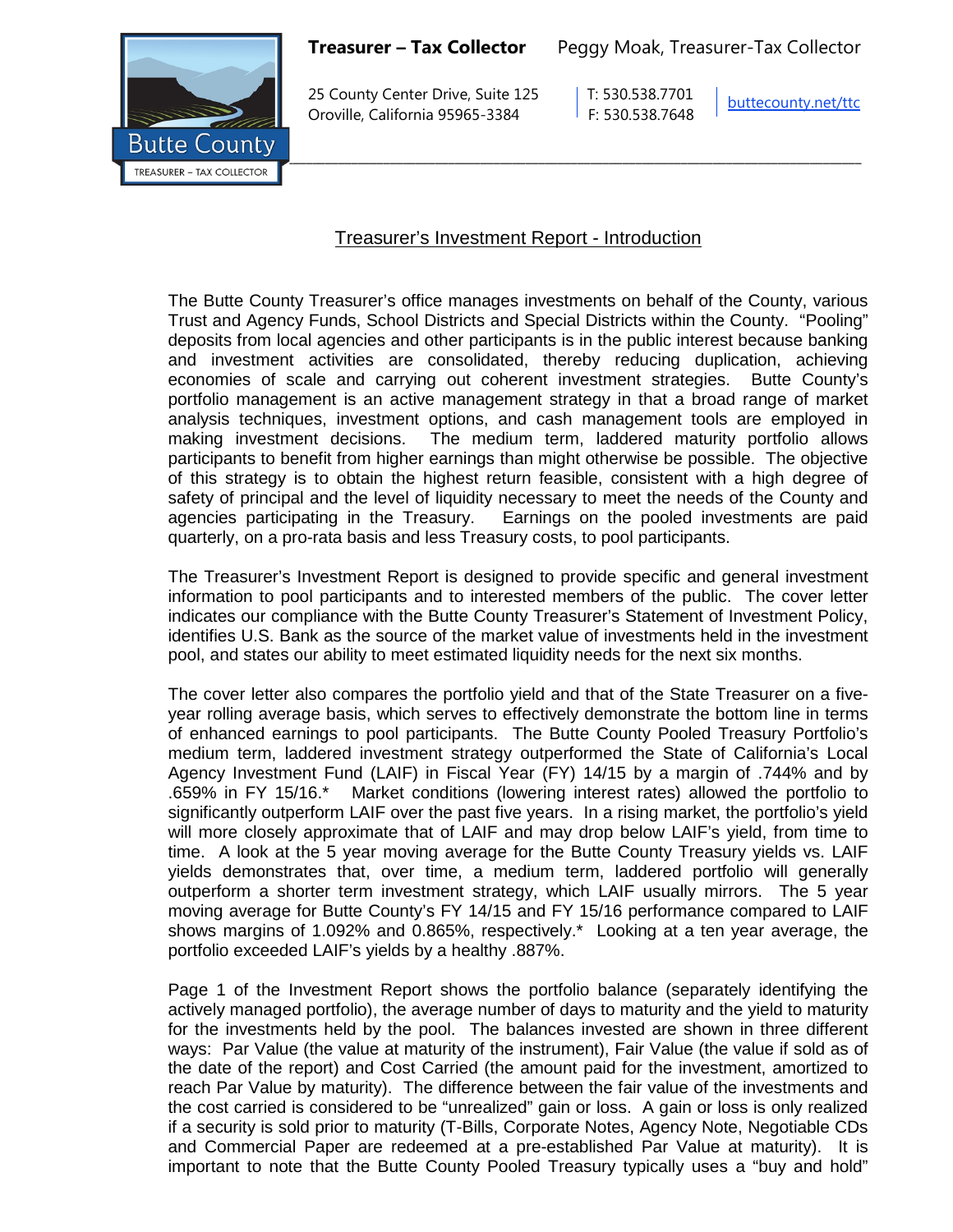investment strategy; however, we occasionally sell securities when it is advantageous to the pool's earnings to do so. Cash flow and liquidity needs are carefully analyzed prior to making investments to ensure liquidity needs are met. The bottom portion of page 1 indicates the ability of the pool to meet projected cash flow requirements for the next six months. Please note, however, that the projected and actual results will vary, sometimes materially, because events and circumstances do not always occur as predicted.

School Bond Proceeds and, if applicable, Tax and Revenue Anticipation Notes (TRAN) proceeds are separately accounted for in the report, and are invested in the State Treasurer's Local Agency Investment Fund (LAIF) or other securities as deemed appropriate. Note that the annual portfolio yields quoted (the yield method used is "weighted yield to maturity") exclude separately invested Bond and TRAN proceeds, as well as investments managed by Trustees, as they are not part of the actively managed portfolio. Investments of School Bond Proceeds are detailed on page 2 of the report, and investments managed by outside Trustees as part of financing agreements are detailed on page 3.

Page 4 of the Report contains chart information that is very helpful in providing a quick overview of the diversification of the portfolio by type of instrument and maturity ranges. Included is a chart showing the Treasury Portfolio balance fluctuations from 2006 through the current month (Investments Managed by Trustees, TRAN and Bond proceeds are not included in the charted information). An analysis of this chart clearly demonstrates that the Treasury maintains a stable average balance of approximately \$400,000,000, which supports the philosophy of medium term investment of funds not anticipated to be drawn upon to meet ongoing liquidity needs. Page 5 provides a listing of specific investment instruments (listed in order of maturity date), credit ratings, purchase and maturity dates, balances invested and yields obtained.

The Investment Pool Oversight Committee and the Board of Supervisors receive the Treasurer's Investment Report on a quarterly basis. The Investment Pool Oversight Committee was established in November 2015 and serves to ensure that representatives of pool participants are involved in the oversight of the Butte County Treasury pooled investment portfolio. The committee is subject to the Brown Act.

Questions regarding the Investment Report may be directed to Lisa Lam, Assistant Treasurer-Tax Collector), at 530-538-7539, or [llam@buttecounty.net.](mailto:llam@buttecounty.net)

The margins quoted represent the difference between the annual yields of the Butte County Pooled Treasury Investment Portfolio and the Local Agency Investment Fund.

\_\_\_\_\_\_\_\_\_\_\_\_\_\_\_\_\_\_\_\_\_\_\_\_\_\_\_\_\_\_\_\_\_\_\_\_\_\_\_\_\_\_\_\_\_\_\_\_\_\_\_\_\_\_\_\_\_\_\_\_\_\_\_\_\_\_\_\_\_\_\_\_\_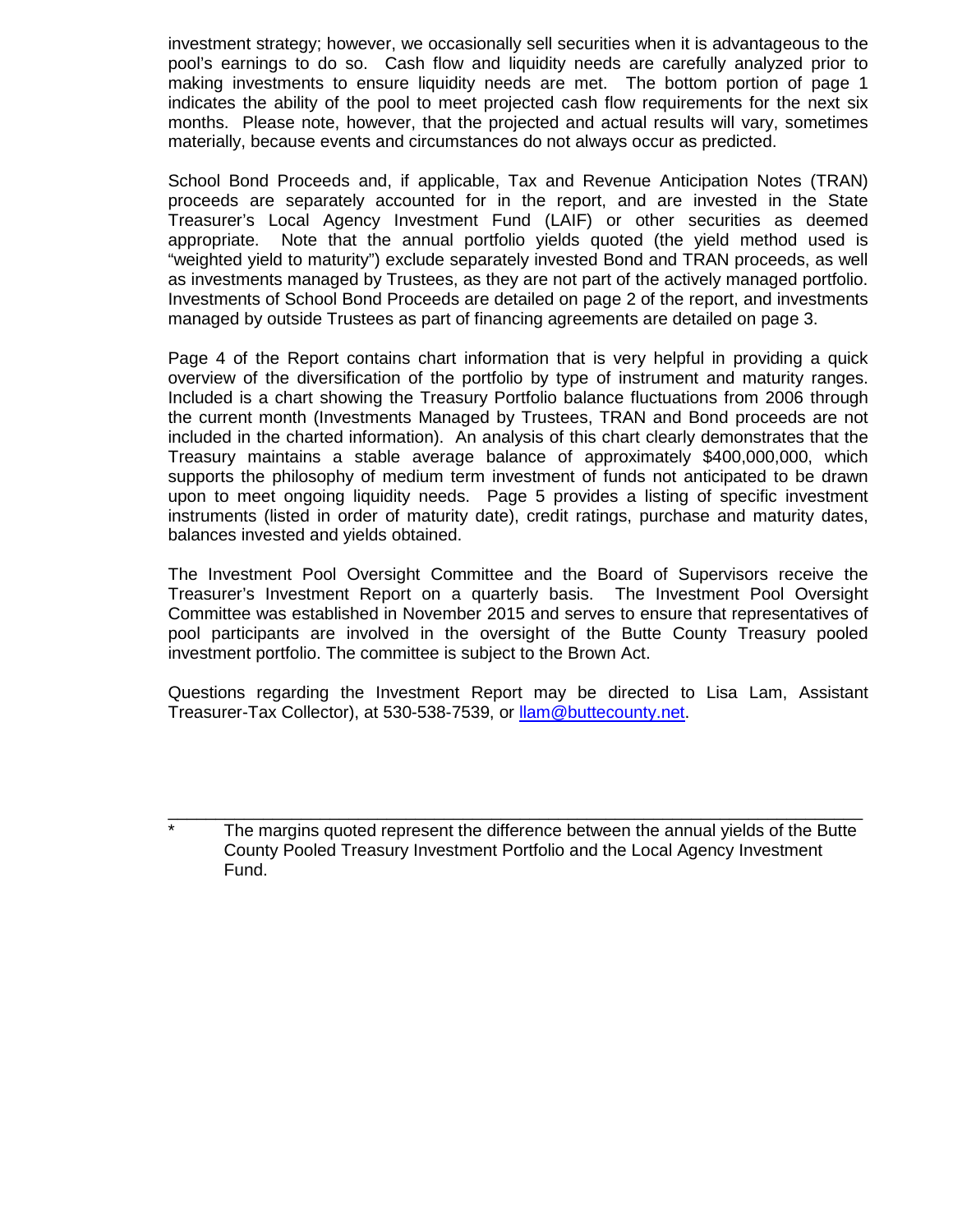

**June 30, 2016**

|                                                                                                             | YIELD TO         | <b>WEIGHTED AVERAGE</b> |                  |                   |                     |
|-------------------------------------------------------------------------------------------------------------|------------------|-------------------------|------------------|-------------------|---------------------|
| <b>ACTIVELY MANAGED PORTFOLIO:</b>                                                                          | <b>MATURITY</b>  | <b>MATURITY (DAYS)*</b> | <b>PAR VALUE</b> | <b>FAIR VALUE</b> | <b>COST CARRIED</b> |
|                                                                                                             |                  |                         |                  |                   |                     |
| <b>LOCAL AGENCY INVESTMENT FUND (LAIF)</b>                                                                  | 0.576%           | 1                       | 92,032,622.13    | 92,052,966.86     | 92,032,622.13       |
| <b>CALTRUST SHORT TERM</b><br><b>CAMP SHORT TERM</b>                                                        | 0.726%<br>0.510% | 1<br>1                  | 4,549.38         | 4,549.38          | 4,542.07            |
|                                                                                                             |                  |                         | 20,020,437.26    | 20,020,437.26     | 20,020,437.26       |
| <b>BANK MONEY MARKET (COLLATERALIZED)</b>                                                                   | 0.550%           | 1                       | 1,002,282.76     | 1,002,282.76      | 1,002,282.76        |
| <b>U.S. TREASURY NOTES**</b>                                                                                | 1.407%           | 1,398                   | 9,000,000.00     | 9,182,536.00      | 9,008,132.08        |
| <b>MUNICIPAL BONDS**</b>                                                                                    | 1.691%           | 1,223                   | 30,570,000.00    | 31,259,441.40     | 30,674,204.37       |
| <b>CORPORATE NOTES**</b>                                                                                    | 1.588%           | 931                     | 40,987,000.00    | 41,822,961.34     | 41,340,201.46       |
| <b>NEGOTIABLE CDS**</b>                                                                                     | 1.758%           | 1,106                   | 5,000,000.00     | 5,000,383.98      | 4,998,091.86        |
| CERTIFICATES OF DEPOSIT (COLLATERALIZED)                                                                    | 1.100%           | 298                     | 500,000.00       | 500,000.00        | 500,000.00          |
| <b>FEDERAL AGENCY NOTES**</b>                                                                               | 1.199%           | 894                     | 202,149,000.00   | 203,500,444.89    | 202,047,821.30      |
| <b>TOTAL ACTIVELY MANAGED PORTFOLIO:</b>                                                                    | 1.109%           | 685                     | 401,265,891.53   | 404,346,003.87    | 401,628,335.29      |
| INVESTMENT OF NOTE/BOND PROCEEDS AND OPERATING CASH<br><b>SCHOOL BOND PROCEEDS</b> (see page 2 for details) |                  | 3,433,038.37            | 3,433,797.28     | 3,433,038.37      |                     |
|                                                                                                             |                  |                         |                  |                   |                     |
| OPERATING ACCOUNTS                                                                                          |                  |                         |                  |                   |                     |
| <b>U.S. BANK CHECKING ACCOUNT DEPOSITS</b>                                                                  |                  |                         | 27,519,780.36    | 27,519,780.36     | 27,519,780.36       |
| <b>OPERATING CASH</b>                                                                                       |                  |                         | 111,009.78       | 111,009.78        | 111,009.78          |
| <b>OTHER</b>                                                                                                |                  |                         | 0.00             | 0.00              | 0.00                |
|                                                                                                             |                  |                         |                  |                   |                     |
| <b>TOTAL TREASURER'S FUND LEDGER BALANCE:</b>                                                               |                  |                         | 432,329,720.04   | 435,410,591.29    | 432,692,163.80      |
|                                                                                                             |                  |                         |                  |                   |                     |
| <b>INVESTMENTS UNDER MANAGEMENT OF TRUSTEES</b> (see page 3 for details)                                    | 2,922,445.08     | 2,984,557.15            | 2,967,047.70     |                   |                     |
|                                                                                                             |                  |                         | <b>PAR VALUE</b> | <b>FAIR VALUE</b> | <b>COST CARRIED</b> |
| <b>TOTAL CASH AND INVESTMENTS:</b>                                                                          |                  |                         | 435,252,165.12   | 438,395,148.44    | 435,659,211.50      |
|                                                                                                             |                  |                         |                  |                   |                     |

#### **SIX MONTH LIQUIDITY PROJECTIONS**

| Estimated Cash Receipts for Next Six Months                                      | 507,547,115             |
|----------------------------------------------------------------------------------|-------------------------|
| Estimated Disbursements for Next Six Months                                      | -467,403,808            |
| Estimated Net Cash Flow for Next Six Months***                                   | 40,143,307 (A1)         |
| <b>Prudent Reserve</b>                                                           | $-30,000,000$ (A2)      |
| <b>Securities Maturing</b>                                                       | 16,559,000 (B)          |
| Local Agency Investment Fund / Cal Trust / MMF / CAMP                            | 113,059,884 (C)         |
| <b>Total Liquidity for Next Six Months</b>                                       | 139,762,191 (A1+A2+B+C) |
| Estimated Cash Available for Long Term Investment                                | $-30,000,000$           |
| Remaining Available Liquidity                                                    | 109,762,191             |
|                                                                                  |                         |
| Total Par Value of actively managed investments maturing in less than 12 months: | 141,434,892             |
| Total Par Value of actively managed investments maturing in more than 12 months: | 259,831,000             |

\* Actual Weighted Average Maturity will be shorter, and actual dollar amount of investments maturing in less than 12 months will be higher than stated, due to call features on investments.

\*\* See page 5 for detailed list of investments.

\*\*\* Includes TRAN (Tax and Revenue Anticipation Notes) receipts and disbursements, if applicable.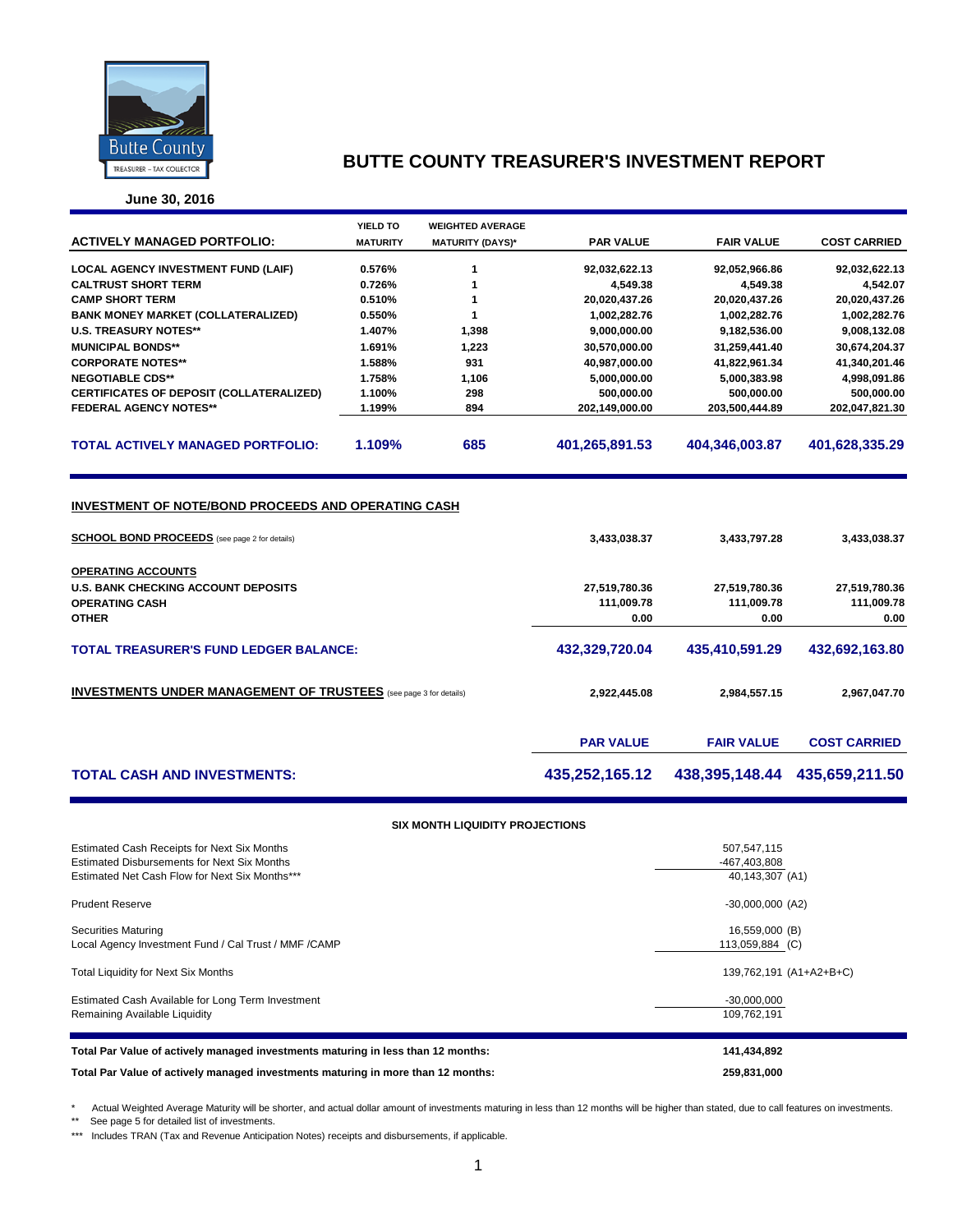## **INVESTMENT OF SCHOOL BOND PROCEEDS**

**June 30, 2016**

| <b>BOND/NOTE DESCRIPTION</b>                       | <b>INVESTMENT</b><br><b>TYPE</b> | <b>MATURITY</b><br><b>DATE</b> | <b>DESCRIPTION</b> | <b>ANNUAL</b><br>YIELD* | <b>PAR</b><br><b>VALUE</b> | <b>FAIR</b><br><b>VALUE</b> | <b>COST</b><br><b>CARRIED</b> |
|----------------------------------------------------|----------------------------------|--------------------------------|--------------------|-------------------------|----------------------------|-----------------------------|-------------------------------|
| <b>BONDS - LOCAL AGENCY INVESTMENT FUND (LAIF)</b> |                                  |                                |                    |                         |                            |                             |                               |
| <b>Chico Unified Measure E Series A</b>            | LAIF                             |                                |                    | 0.576%                  | 3,433,038.37               | 3,433,797.28                | 3,433,038.37                  |
|                                                    |                                  |                                |                    |                         | <b>PAR</b><br><b>VALUE</b> | <b>FAIR</b><br><b>VALUE</b> | <b>COST</b><br><b>CARRIED</b> |
| <b>GRAND TOTAL</b>                                 |                                  |                                |                    |                         | 3,433,038.37               | 3,433,797.28                | 3,433,038.37                  |

\* Yields quoted above are a snapshot per investment type. Actual yields earned on school bonds are calculated by the Treasurer's office and are a composite of investment earnings less Treasury costs.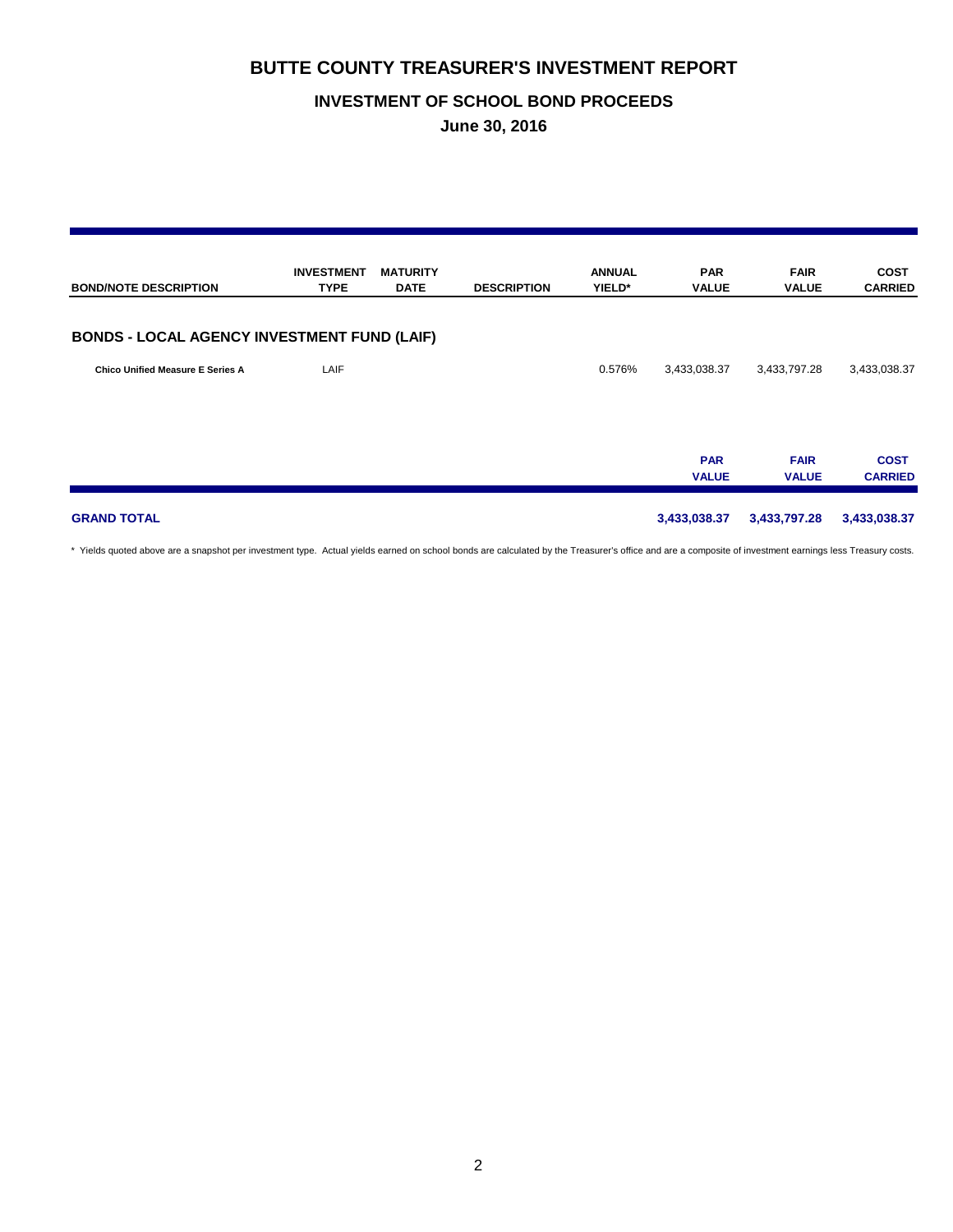**DEPOSITS AND INVESTMENTS UNDER MANAGEMENT OF TRUSTEES/FISCAL AGENTS**

**June 30, 2016**

|                                                 | <b>INVESTMENT</b>      | <b>MATURITY</b> |                              | <b>ANNUAL</b> | <b>PAR</b>               | <b>FAIR</b>              | COST                     |
|-------------------------------------------------|------------------------|-----------------|------------------------------|---------------|--------------------------|--------------------------|--------------------------|
| <b>FINANCING PROGRAM</b>                        | <b>TYPE</b>            | <b>DATE</b>     | <b>DESCRIPTION</b>           | <b>YIELD</b>  | <b>VALUE</b>             | <b>VALUE</b>             | <b>CARRIED</b>           |
|                                                 |                        |                 |                              |               |                          |                          |                          |
| <b>2004 PENSION OBLIGATION BONDS</b>            |                        |                 |                              |               |                          |                          |                          |
| <b>WELLS FARGO BANK, TRUSTEE</b>                |                        |                 |                              |               |                          |                          |                          |
| Series A Bond Fund #XXXX1106                    | <b>Money Market</b>    |                 | HERITAGE MM #3106            | 0.362%        | 0.00                     | 0.00                     | 0.00                     |
| Int. Rate Stabilization Fund #XXXX1109          | <b>Money Market</b>    |                 | HERITAGE MM #3106            | 0.362%        | 1.006.99                 | 1,006.99                 | 1.006.99                 |
|                                                 | Pooled Agency Funds    |                 | Local Agency Investment Fund | 0.576%        | 1,637.44                 | 1,637.80                 | 1,637.44                 |
| Principal Account Fund #XXXX1140                | Cash                   |                 | Cash                         | 0.000%        | 11.54                    | 11.54                    | 11.54                    |
| Interest Account Fund #XXXX1141                 | Cash                   |                 | Cash                         | 0.000%        | 56.71                    | 56.71                    | 56.71                    |
| Surplus Account Fund #XXXX1142                  | Cash                   |                 | Cash                         | 0.000%        | 624.20                   | 624.20                   | 624.20                   |
| Series B Interest Fund #XXXX1301                | <b>Money Market</b>    |                 | HERITAGE MM #3106            | 0.362%        | 13,140.49                | 13,140.49                | 13,140.49                |
| Series B Bond Fund #XXXX1305                    | <b>Money Market</b>    |                 | HERITAGE MM #3106            | 0.362%        | 443,603.62               | 443,603.62               | 443,603.62               |
| Series B Interest Fund #XXXX1307                | <b>Money Market</b>    |                 | HERITAGE MM #3106            | 0.362%        | 18.95                    | 18.95                    | 18.95                    |
| <b>SUBTOTAL</b>                                 |                        |                 |                              |               | 460.099.94               | 460,100.30               | 460,099.94               |
| 2006 COP - NEAL ROAD RECYCLING & WASTE FACILITY |                        |                 |                              |               |                          |                          |                          |
| <b>WELLS FARGO BANK, TRUSTEE</b>                |                        |                 |                              |               |                          |                          |                          |
| Certificate Reserve Fund #XXXX0800              | <b>Money Market</b>    |                 | Gov MMF Service Fund #743    | 0.010%        | 0.00                     | 0.00                     | 0.00                     |
|                                                 | US Treas/Agency        | 06/11/21        | FHLB #3130A1W95              | 1.920%        | 1,170,000.00             | 1,232,111.71             | 1,191,200.40             |
| Base Rental Payment Fund #XXXX0801              | <b>Money Market</b>    |                 | Gov MMF Service Fund #743    | 0.010%        | 1,096,501.32             | 1,096,501.32             | 1,096,501.32             |
| Expense Fund #XXXX0802                          | <b>Money Market</b>    |                 | Gov MMF Service Fund #743    | 0.010%        | 2,231.32                 | 2,231.32                 | 2,231.32                 |
| <b>SUBTOTAL</b>                                 |                        |                 |                              |               | 2,268,732.64             | 2,330,844.35             | 2,289,933.04             |
| <b>DEPOSITS WITH FISCAL AGENTS</b>              |                        |                 |                              |               |                          |                          |                          |
| <b>Discovery Benefits</b>                       |                        |                 |                              |               |                          |                          |                          |
| Plan Year Cash Balance 1/01/15 - 12/31/15*      |                        |                 |                              | <b>NA</b>     | 6,597.78                 | 6,597.78                 | **30,000.00              |
| York Risk Services Group - Claim Administrators |                        |                 |                              |               |                          |                          |                          |
|                                                 | <b>Commercial Bank</b> |                 | <b>Business Checking</b>     | <b>NA</b>     |                          |                          |                          |
| Umpqua Bank #XXXXX2601<br><b>SUBTOTAL</b>       |                        |                 |                              |               | 187,014.72<br>193,612.50 | 187,014.72<br>193,612.50 | 187,014.72<br>217,014.72 |
|                                                 |                        |                 |                              |               |                          |                          |                          |
|                                                 |                        |                 |                              |               | <b>PAR</b>               | <b>FAIR</b>              | <b>COST</b>              |
|                                                 |                        |                 |                              |               | <b>VALUE</b>             | <b>VALUE</b>             | <b>CARRIED</b>           |
|                                                 |                        |                 |                              |               |                          |                          |                          |

### **GRAND TOTAL 2,922,445.08 2,984,557.15 2,967,047.70**

\* Represents the most current data available (source: Auditor-Controller)

\*\* Benefits can be paid in advance of receipt of offsetting payroll deductions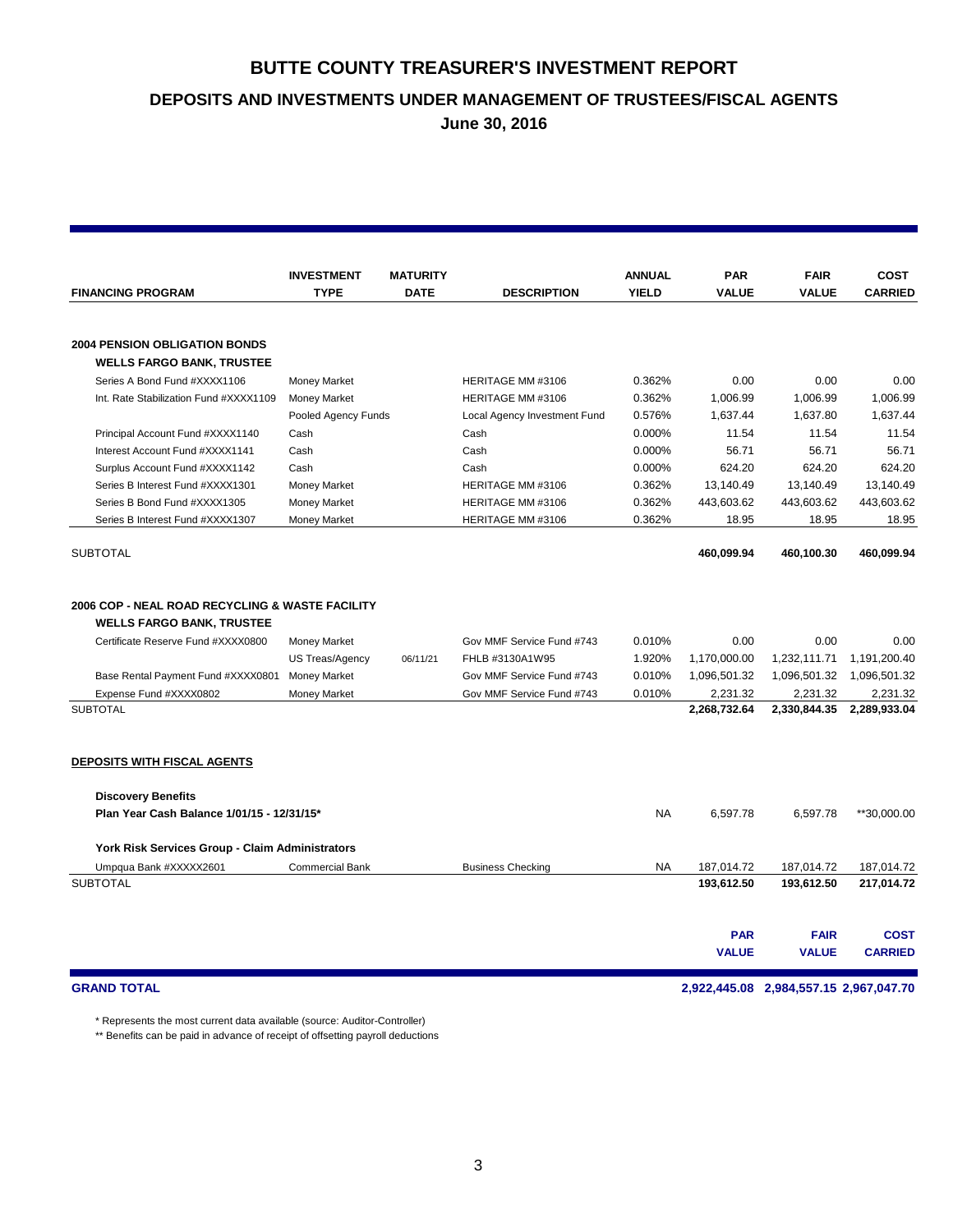**ACTIVELY MANAGED PORTFOLIO "AT-A-GLANCE"**

**June 30, 2016**



# **Butte County Pooled Treasury Portfolio Balance\*\* Net of Tax and Revenue Anticipation Notes (TRAN) and Bond Proceeds**



**\*\* This chart does not include deposits from TRAN, Bond Proceeds, or Investments under Management of Trustees.**

 **It is intended to demonstrate cash flow trends and establish a baseline for the portfolio, enabling medium term investments.**